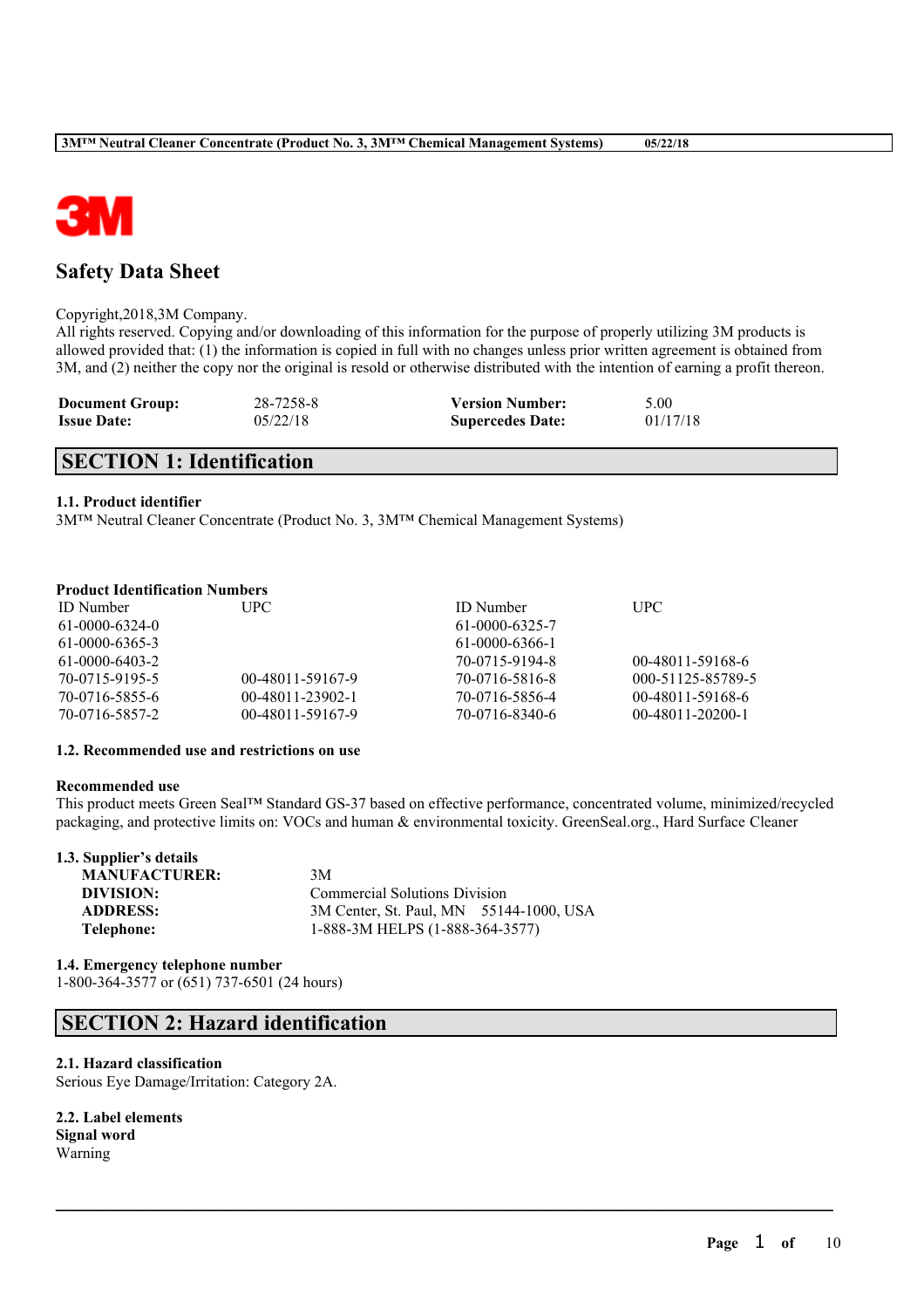# **Symbols**

Exclamation mark |

# **Pictograms**



**Hazard Statements** Causes serious eye irritation.

# **Precautionary Statements**

# **Prevention:**

Wear eye/face protection. Wash thoroughly after handling.

# **Response:**

IF IN EYES: Rinse cautiously with water for several minutes. Remove contact lenses, if present and easy to do. Continue rinsing.

If eye irritation persists: Get medical advice/attention.

7% of the mixture consists of ingredients of unknown acute oral toxicity. 7% of the mixture consists of ingredients of unknown acute dermal toxicity.

# **SECTION 3: Composition/information on ingredients**

| Ingredient                        | C.A.S. No.    | $\%$ by Wt                   |
|-----------------------------------|---------------|------------------------------|
| <b>WATER</b>                      | 7732-18-5     | $60 - 90$ Trade Secret *     |
| ETHOXYLATED C9-11 ALCOHOLS        | 68439-46-3    | 3 - 7 Trade Secret *         |
| ALCOHOLS, C12-14, ETHOXYLATED     | 68439-51-0    | 3 - 7 Trade Secret *         |
| <b>PROPOXYLATED</b>               |               |                              |
| Surfactant (NJTSRN 04499600-6632) | Trade Secret* | $0.5 - 1.5$ Trade Secret $*$ |
| Fragrance Added                   | Mixture       | $0.1 - 1.0$ Trade Secret $*$ |

NJTS or NJTSRN: New Jersey Trade Secret Registry Number.

\*The specific chemical identity and/or exact percentage (concentration) of this composition has been withheld as a trade secret.

# **SECTION 4: First aid measures**

# **4.1. Description of first aid measures**

# **Inhalation:**

Remove person to fresh air. If you feel unwell, get medical attention.

# **Skin Contact:**

Wash with soap and water. If signs/symptoms develop, get medical attention.

# **Eye Contact:**

Immediately flush with large amounts of water. Remove contact lenses if easy to do. Continue rinsing. Get medical

 $\mathcal{L}_\mathcal{L} = \mathcal{L}_\mathcal{L} = \mathcal{L}_\mathcal{L} = \mathcal{L}_\mathcal{L} = \mathcal{L}_\mathcal{L} = \mathcal{L}_\mathcal{L} = \mathcal{L}_\mathcal{L} = \mathcal{L}_\mathcal{L} = \mathcal{L}_\mathcal{L} = \mathcal{L}_\mathcal{L} = \mathcal{L}_\mathcal{L} = \mathcal{L}_\mathcal{L} = \mathcal{L}_\mathcal{L} = \mathcal{L}_\mathcal{L} = \mathcal{L}_\mathcal{L} = \mathcal{L}_\mathcal{L} = \mathcal{L}_\mathcal{L}$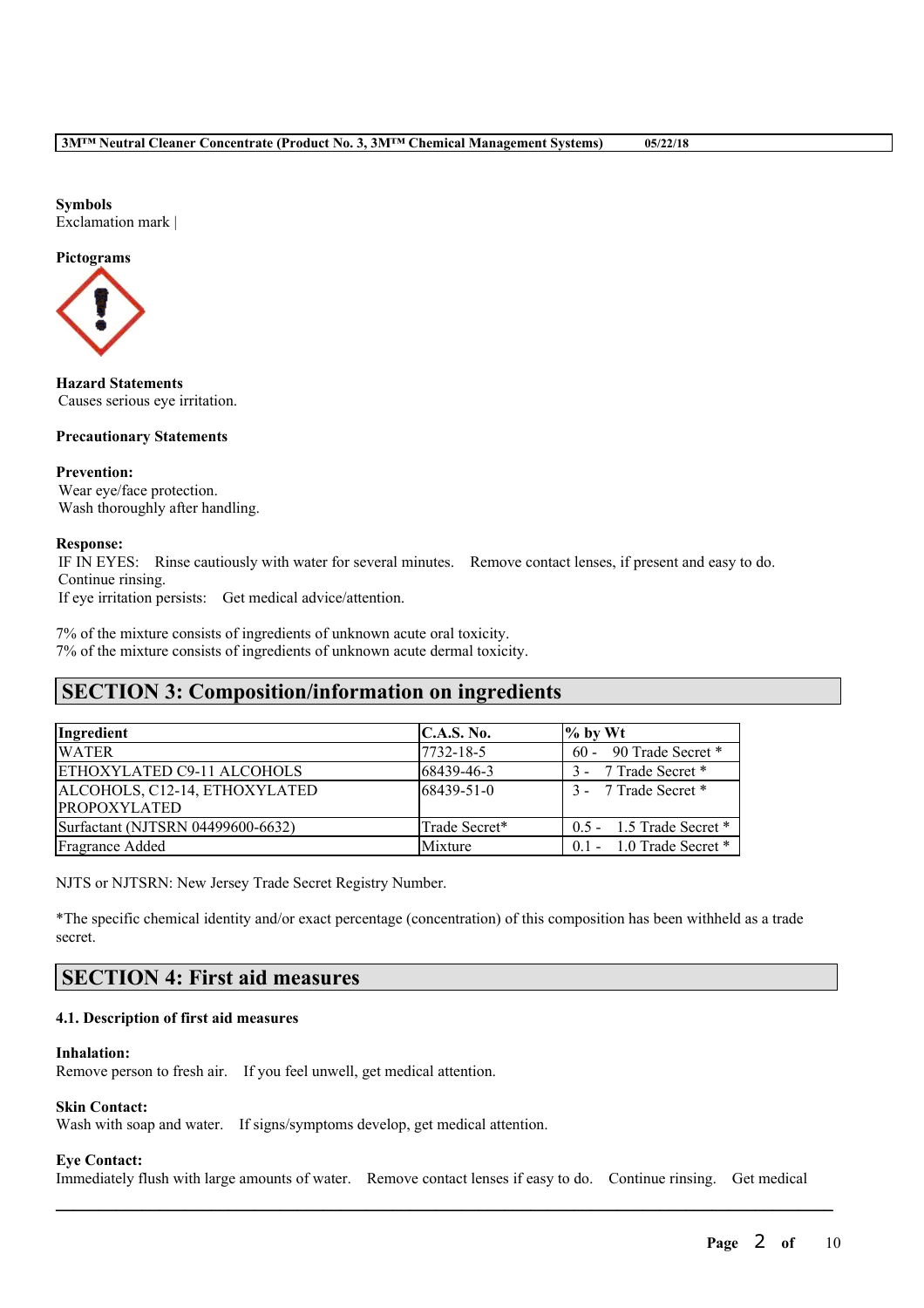attention.

# **If Swallowed:**

Rinse mouth. If you feel unwell, get medical attention.

# **4.2. Most important symptoms and effects, both acute and delayed**

See Section 11.1. Information on toxicological effects.

# **4.3. Indication of any immediate medical attention and special treatment required** Not applicable

# **SECTION 5: Fire-fighting measures**

# **5.1. Suitable extinguishing media**

Material will not burn. Non-combustible. Use a fire fighting agent suitable for surrounding fire.

# **5.2. Special hazards arising from the substance or mixture**

None inherent in this product.

# **Hazardous Decomposition or By-Products**

**Substance Condition**

Carbon monoxide During Combustion Carbon dioxide During Combustion

# **5.3. Special protective actions for fire-fighters**

No special protective actions for fire-fighters are anticipated.

# **SECTION 6: Accidental release measures**

# **6.1. Personal precautions, protective equipment and emergency procedures**

Evacuate area. Ventilate the area with fresh air. For large spill, or spills in confined spaces, provide mechanical ventilation to disperse or exhaust vapors, in accordance with good industrial hygiene practice. Refer to other sections of this SDS for information regarding physical and health hazards, respiratory protection, ventilation, and personal protective equipment.

# **6.2. Environmental precautions**

Avoid release to the environment. For larger spills, cover drains and build dikes to prevent entry into sewer systems or bodies of water.

# **6.3. Methods and material for containment and cleaning up**

Contain spill. Working from around the edges of the spill inward, cover with bentonite, vermiculite, or commercially available inorganic absorbent material. Mix in sufficient absorbent until it appears dry. Remember, adding an absorbent material does not remove a physical, health, or environmental hazard. Collect as much of the spilled material as possible. Place in a closed container approved for transportation by appropriate authorities. Clean up residue with water. Seal the container. Dispose of collected material as soon as possible in accordance with applicable local/regional/national/international regulations.

# **SECTION 7: Handling and storage**

# **7.1. Precautions for safe handling**

Avoid eye contact. For industrial or professional use only. This product is not intended to be used without prior dilution as specified on the product label. Grounding or safety shoes with electrostatic dissipating soles (ESD) are not required with a chemical dispensing system. Avoid breathing dust/fume/gas/mist/vapors/spray. Do not eat, drink or smoke when using this product. Wash thoroughly after handling. Avoid release to the environment. Avoid contact with oxidizing agents

 $\mathcal{L}_\mathcal{L} = \mathcal{L}_\mathcal{L} = \mathcal{L}_\mathcal{L} = \mathcal{L}_\mathcal{L} = \mathcal{L}_\mathcal{L} = \mathcal{L}_\mathcal{L} = \mathcal{L}_\mathcal{L} = \mathcal{L}_\mathcal{L} = \mathcal{L}_\mathcal{L} = \mathcal{L}_\mathcal{L} = \mathcal{L}_\mathcal{L} = \mathcal{L}_\mathcal{L} = \mathcal{L}_\mathcal{L} = \mathcal{L}_\mathcal{L} = \mathcal{L}_\mathcal{L} = \mathcal{L}_\mathcal{L} = \mathcal{L}_\mathcal{L}$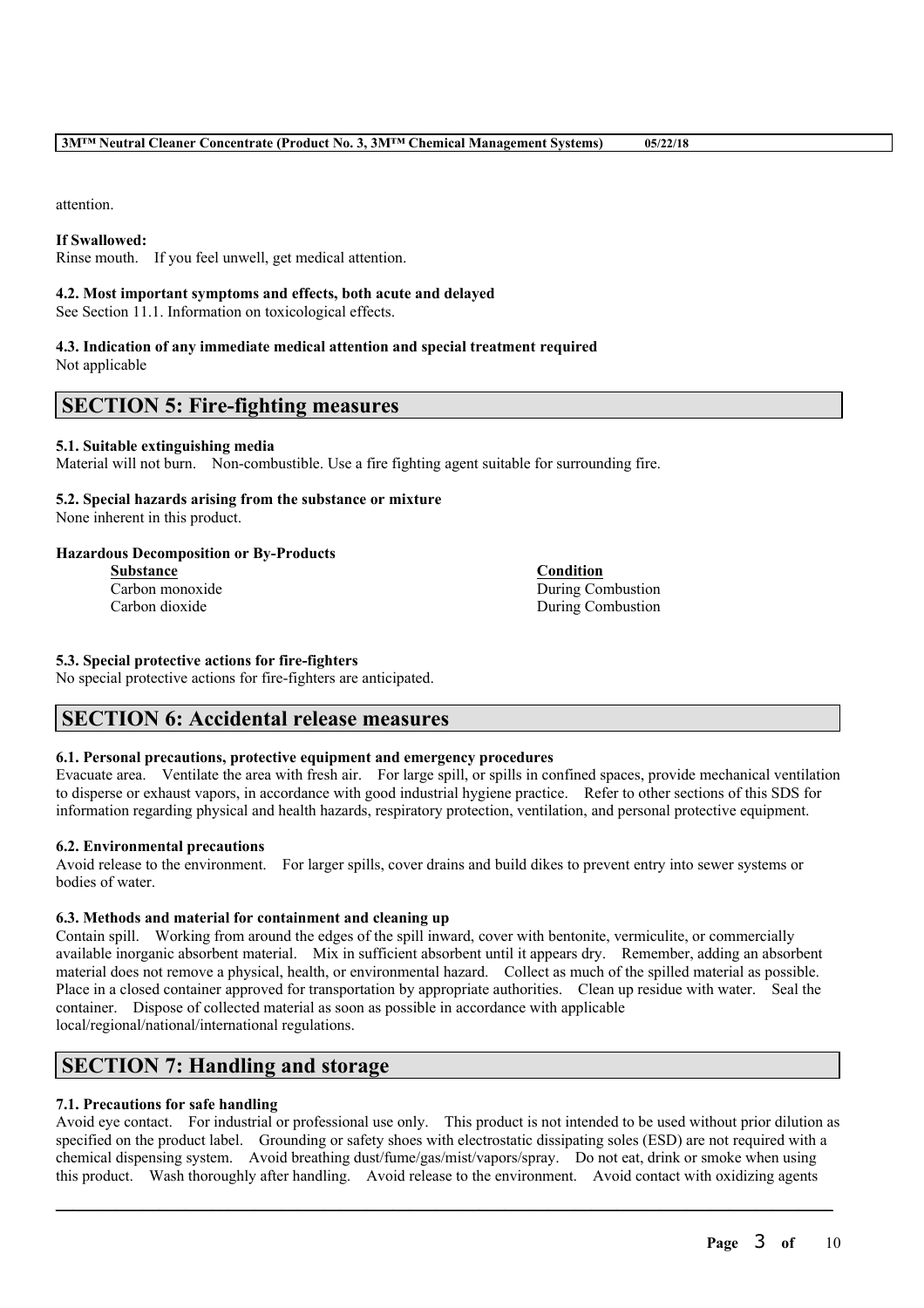(eg. chlorine, chromic acid etc.)

### **7.2. Conditions for safe storage including any incompatibilities**

Store away from heat. Store away from oxidizing agents.

# **SECTION 8: Exposure controls/personal protection**

#### **8.1. Control parameters**

#### **Occupational exposure limits**

No occupational exposure limit values exist for any of the components listed in Section 3 of this SDS.

#### **8.2. Exposure controls**

#### **8.2.1. Engineering controls**

NOTE: When used with a chemical dispensing system as directed, special ventilation is not required. Use general dilution ventilation and/or local exhaust ventilation to control airborne exposures to below relevant Exposure Limits and/or control dust/fume/gas/mist/vapors/spray. If ventilation is not adequate, use respiratory protection equipment.

# **8.2.2. Personal protective equipment (PPE)**

#### **Eye/face protection**

NOTE: When used with a chemical dispensing system as directed, eye contact with the concentrate is not expected to occur. If the product is not used with a chemical dispensing system or if there is an accidental release, wear protective eye/face protection.

If product is not used with a chemical dispensing system or if there is an accidental release:

Select and use eye/face protection to prevent contact based on the results of an exposure assessment. The following eye/face protection(s) are recommended:

Indirect Vented Goggles

#### **Skin/hand protection**

NOTE: When used with a chemical dispensing system as directed, skin contact with the concentrate is not expected to occur. If product is not used with a chemical dispensing system or if there is an accidental release:

Select and use gloves and/or protective clothing approved to relevant local standards to prevent skin contact based on the results of an exposure assessment. Selection should be based on use factors such as exposure levels, concentration of the substance or mixture, frequency and duration, physical challenges such as temperature extremes, and other use conditions. Consult with your glove and/or protective clothing manufacturer for selection of appropriate compatible gloves/protective clothing.

Note: Nitrile gloves may be worn over polymer laminate gloves to improve dexterity.

Gloves made from the following material(s) are recommended: Polymer laminate

# **Respiratory protection**

NOTE: When used with a chemical dispensing system as directed, respiratory protection is not required.

If product is not used with a chemical dispensing system or if there is an accidental release:

An exposure assessment may be needed to decide if a respirator is required. If a respirator is needed, use respirators as part of a full respiratory protection program. Based on the results of the exposure assessment, select from the following respirator type(s) to reduce inhalation exposure:

 $\mathcal{L}_\mathcal{L} = \mathcal{L}_\mathcal{L} = \mathcal{L}_\mathcal{L} = \mathcal{L}_\mathcal{L} = \mathcal{L}_\mathcal{L} = \mathcal{L}_\mathcal{L} = \mathcal{L}_\mathcal{L} = \mathcal{L}_\mathcal{L} = \mathcal{L}_\mathcal{L} = \mathcal{L}_\mathcal{L} = \mathcal{L}_\mathcal{L} = \mathcal{L}_\mathcal{L} = \mathcal{L}_\mathcal{L} = \mathcal{L}_\mathcal{L} = \mathcal{L}_\mathcal{L} = \mathcal{L}_\mathcal{L} = \mathcal{L}_\mathcal{L}$ 

Half facepiece or full facepiece air-purifying respirator suitable for organic vapors and particulates

For questions about suitability for a specific application, consult with your respirator manufacturer.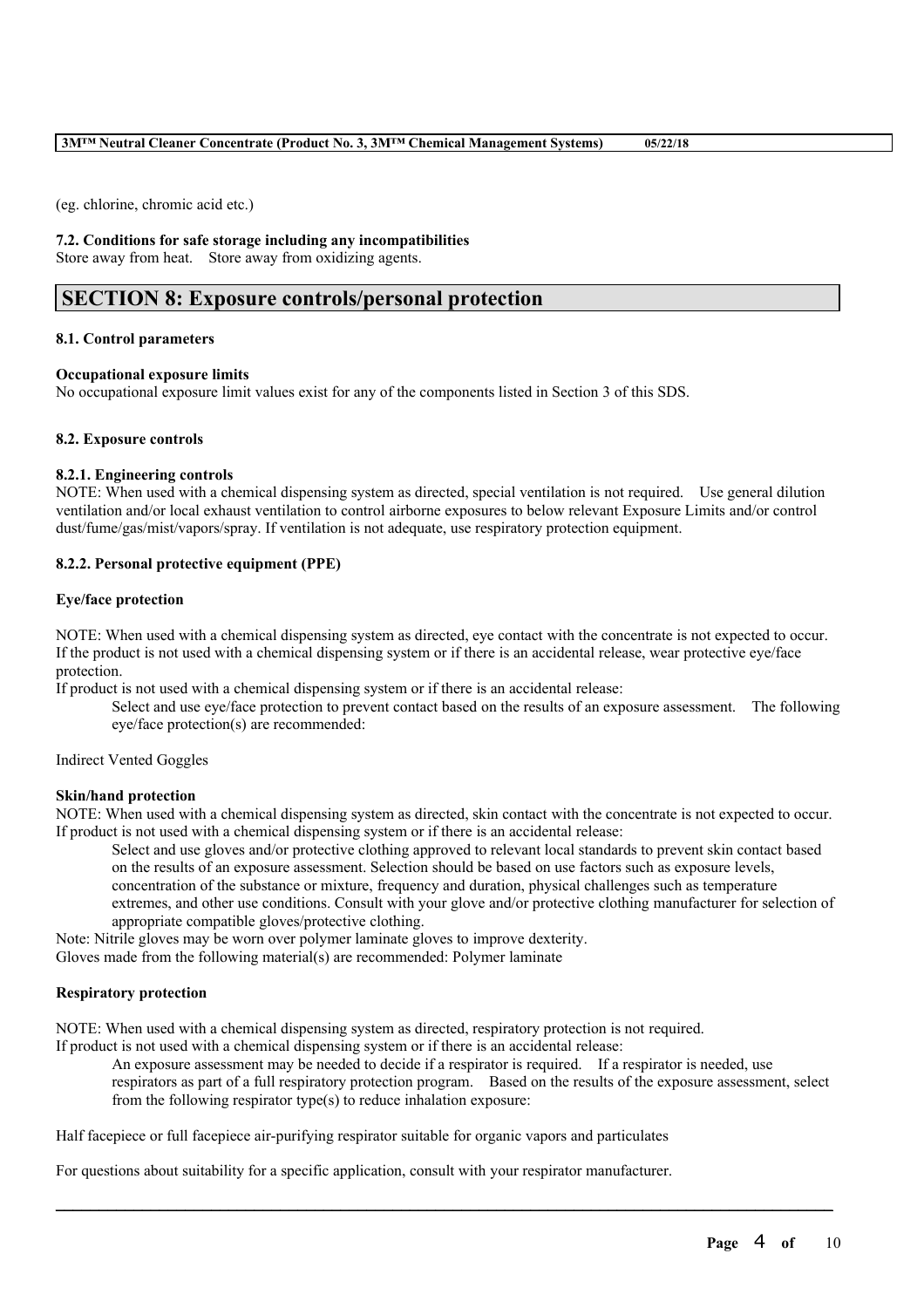# **SECTION 9: Physical and chemical properties**

| 9.1. Information on basic physical and chemical properties |                                                         |
|------------------------------------------------------------|---------------------------------------------------------|
| <b>General Physical Form:</b>                              | Liquid                                                  |
| <b>Specific Physical Form:</b>                             | Liquid                                                  |
| Odor, Color, Grade:                                        | Bright, clear green-yellow liquid with citrus fragrance |
| Odor threshold                                             | No Data Available                                       |
| pН                                                         | $6 - 7$                                                 |
| <b>Melting point</b>                                       | Not Applicable                                          |
| <b>Boiling Point</b>                                       | $>$ 205 °F                                              |
| <b>Flash Point</b>                                         | 205 °F [Test Method: Closed Cup]                        |
| <b>Evaporation rate</b>                                    | Approximately 1 [Ref Std:WATER=1]                       |
| <b>Flammability (solid, gas)</b>                           | Not Applicable                                          |
| <b>Flammable Limits(LEL)</b>                               | No Data Available                                       |
| <b>Flammable Limits(UEL)</b>                               | No Data Available                                       |
| <b>Vapor Pressure</b>                                      | <27 psia $[@ 131 °F]$                                   |
| <b>Vapor Density</b>                                       | No Data Available                                       |
| <b>Specific Gravity</b>                                    |                                                         |
| <b>Solubility in Water</b>                                 | Complete                                                |
| Solubility- non-water                                      | No Data Available                                       |
| Partition coefficient: n-octanol/water                     | No Data Available                                       |
| <b>Autoignition temperature</b>                            | No Data Available                                       |
| <b>Decomposition temperature</b>                           | No Data Available                                       |
| <b>Viscosity</b>                                           | $\leq 100$ centipoise                                   |
| <b>Volatile Organic Compounds</b>                          | $\leq$ 1 % weight                                       |
| <b>Percent volatile</b>                                    | No Data Available                                       |
| <b>VOC Less H2O &amp; Exempt Solvents</b>                  | $< 70$ g/l                                              |
|                                                            |                                                         |

# **SECTION 10: Stability and reactivity**

#### **10.1. Reactivity**

This material may be reactive with certain agents under certain conditions - see the remaining headings in this section.

# **10.2. Chemical stability**

Stable.

**10.3. Possibility of hazardous reactions** Hazardous polymerization will not occur.

**10.4. Conditions to avoid** Heat Sparks and/or flames

**10.5. Incompatible materials** Strong oxidizing agents

**10.6. Hazardous decomposition products**

None known.

**Substance Condition**

 $\mathcal{L}_\mathcal{L} = \mathcal{L}_\mathcal{L} = \mathcal{L}_\mathcal{L} = \mathcal{L}_\mathcal{L} = \mathcal{L}_\mathcal{L} = \mathcal{L}_\mathcal{L} = \mathcal{L}_\mathcal{L} = \mathcal{L}_\mathcal{L} = \mathcal{L}_\mathcal{L} = \mathcal{L}_\mathcal{L} = \mathcal{L}_\mathcal{L} = \mathcal{L}_\mathcal{L} = \mathcal{L}_\mathcal{L} = \mathcal{L}_\mathcal{L} = \mathcal{L}_\mathcal{L} = \mathcal{L}_\mathcal{L} = \mathcal{L}_\mathcal{L}$ 

Refer to section 5.2 for hazardous decomposition products during combustion.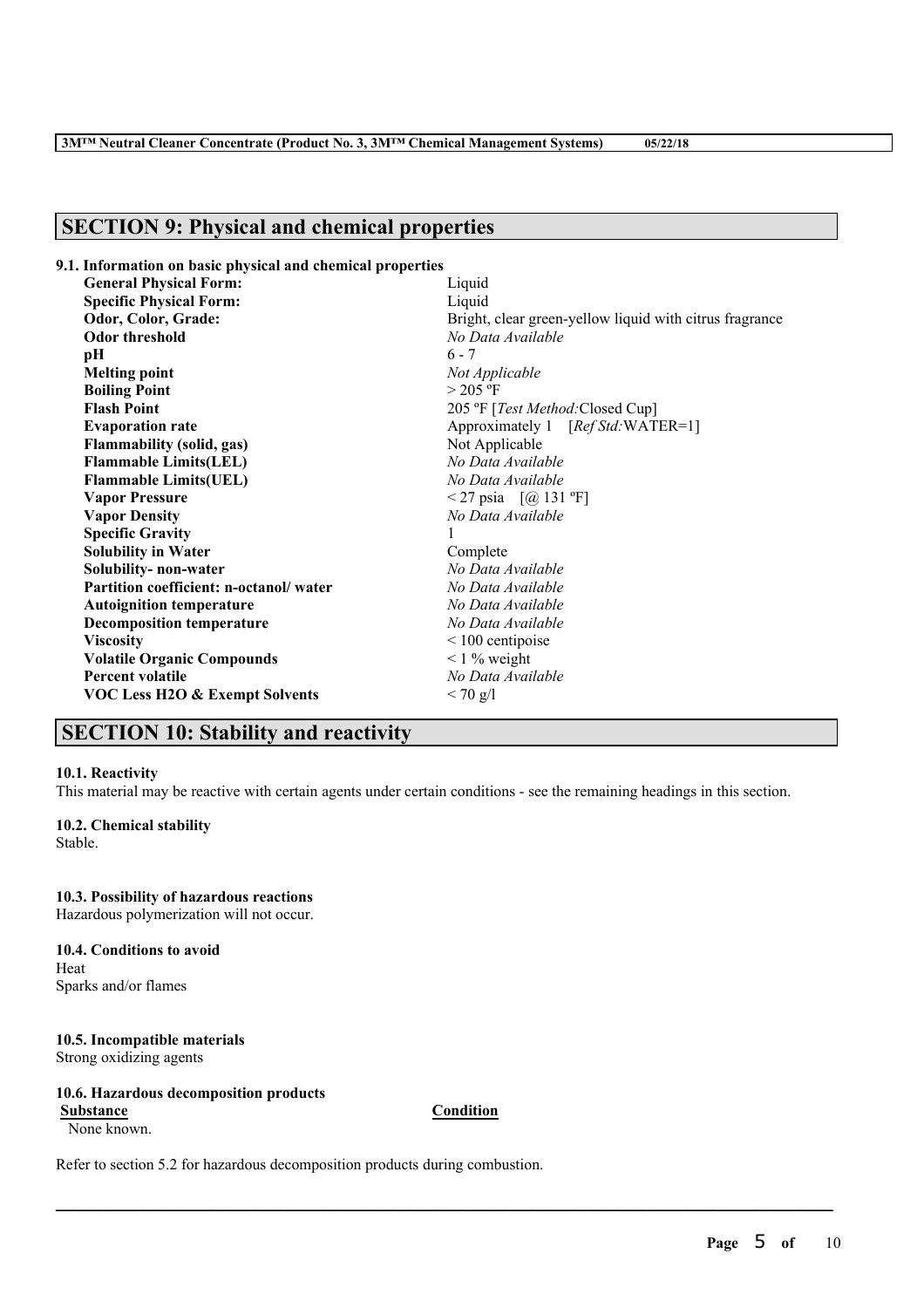# **SECTION 11: Toxicological information**

The information below may not be consistent with the material classification in Section 2 if specific ingredient **classifications are mandated by a competent authority. In addition, toxicological data on ingredients may not be** reflected in the material classification and/or the signs and symptoms of exposure, because an ingredient may be present below the threshold for labeling, an ingredient may not be available for exposure, or the data may not be **relevant to the material as a whole.**

**11.1. Information on Toxicological effects**

**Signs and Symptoms of Exposure**

Based on test data and/or information on the components, this material may produce the following health effects:

#### **Inhalation:**

Respiratory Tract Irritation: Signs/symptoms may include cough, sneezing, nasal discharge, headache, hoarseness, and nose and throat pain.

# **Skin Contact:**

Mild Skin Irritation: Signs/symptoms may include localized redness, swelling, itching, and dryness.

#### **Eye Contact:**

Severe Eye Irritation: Signs/symptoms may include significant redness, swelling, pain, tearing, cloudy appearance of the cornea, and impaired vision.

#### **Ingestion:**

Gastrointestinal Irritation: Signs/symptoms may include abdominal pain, stomach upset, nausea, vomiting and diarrhea.

#### **Toxicological Data**

If a component is disclosed in section 3 but does not appear in a table below, either no data are available for that endpoint or the data are not sufficient for classification.

# **Acute Toxicity**

| Name                              | Route       | <b>Species</b> | Value                                             |
|-----------------------------------|-------------|----------------|---------------------------------------------------|
| Overall product                   | Dermal      |                | No data available; calculated $ATE > 5,000$ mg/kg |
| Overall product                   | Ingestion   |                | No data available; calculated ATE > 5,000 mg/kg   |
| ETHOXYLATED C9-11 ALCOHOLS        | Dermal      | Rabbit         | $LD50 > 2,000$ mg/kg                              |
| ETHOXYLATED C9-11 ALCOHOLS        | Ingestion   | Rat            | LD50 $1,378$ mg/kg                                |
| Surfactant (NJTSRN 04499600-6632) | Dermal      | Rabbit         | $LD50 > 2,000$ mg/kg                              |
| Surfactant (NJTSRN 04499600-6632) | Ingestion   | Rat            | $LD50 > 700$ mg/kg                                |
| Fragrance Added                   | Inhalation- | Mouse          | $LC50 > 3.14$ mg/l                                |
|                                   | Vapor (4    |                |                                                   |
|                                   | hours)      |                |                                                   |
| Fragrance Added                   | Dermal      | Rabbit         | $LD50 > 5,000$ mg/kg                              |
| Fragrance Added                   | Ingestion   | Rat            | $LD50$ 4,400 mg/kg                                |

 $ATE = acute$  toxicity estimate

#### **Skin Corrosion/Irritation**

| Name                              | <b>Species</b> | Value         |
|-----------------------------------|----------------|---------------|
|                                   |                |               |
| ETHOXYLATED C9-11 ALCOHOLS        | Rabbit         | Irritant      |
| Surfactant (NJTSRN 04499600-6632) | similar        | Irritant      |
|                                   | health         |               |
|                                   | hazards        |               |
| Fragrance Added                   | Rabbit         | Mild irritant |
|                                   |                |               |

 $\mathcal{L}_\mathcal{L} = \mathcal{L}_\mathcal{L} = \mathcal{L}_\mathcal{L} = \mathcal{L}_\mathcal{L} = \mathcal{L}_\mathcal{L} = \mathcal{L}_\mathcal{L} = \mathcal{L}_\mathcal{L} = \mathcal{L}_\mathcal{L} = \mathcal{L}_\mathcal{L} = \mathcal{L}_\mathcal{L} = \mathcal{L}_\mathcal{L} = \mathcal{L}_\mathcal{L} = \mathcal{L}_\mathcal{L} = \mathcal{L}_\mathcal{L} = \mathcal{L}_\mathcal{L} = \mathcal{L}_\mathcal{L} = \mathcal{L}_\mathcal{L}$ 

# **Serious Eye Damage/Irritation**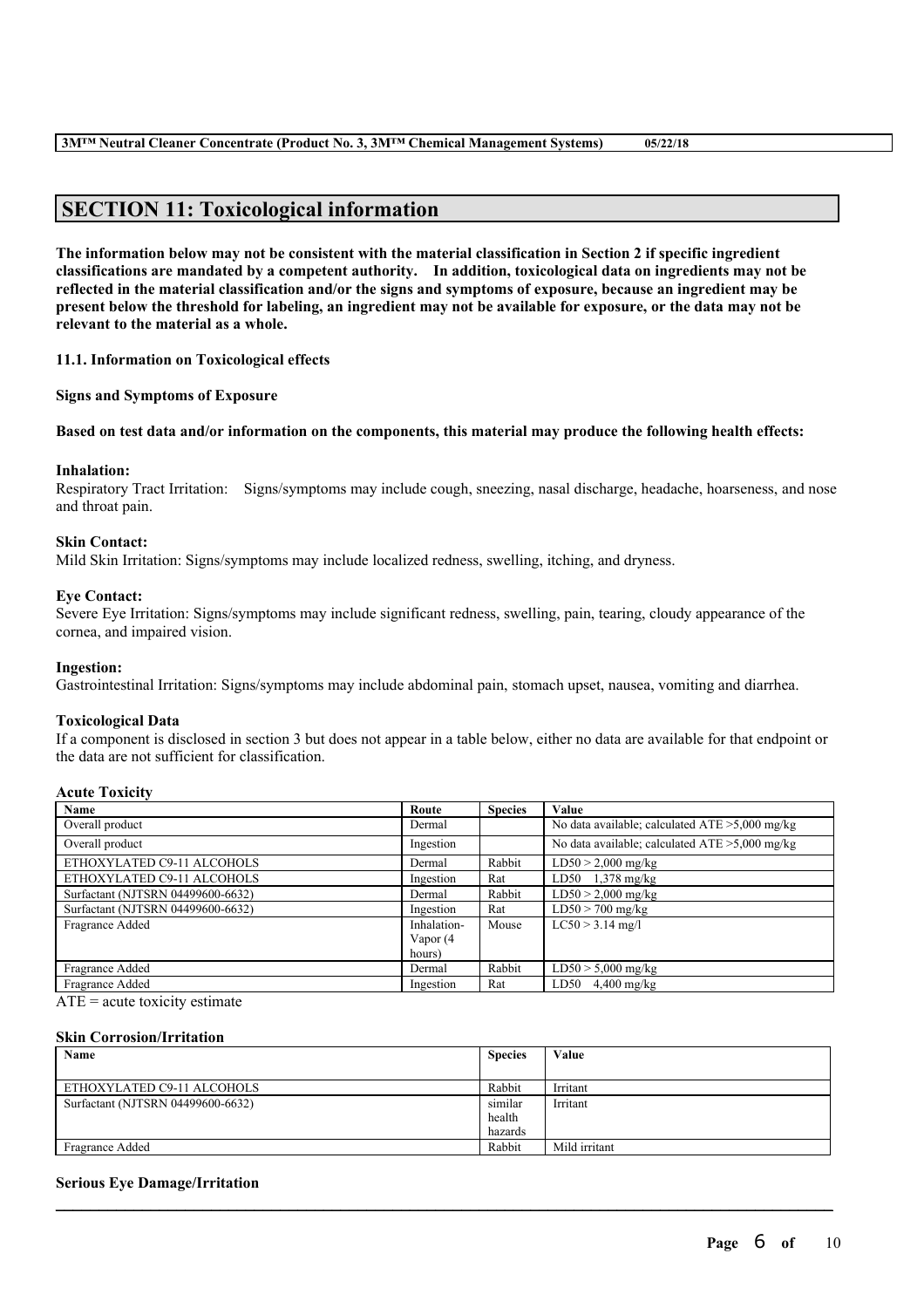# **3M™ Neutral Cleaner Concentrate (Product No. 3, 3M™ Chemical Management Systems) 05/22/18**

| Name                              | <b>Species</b> | Value         |
|-----------------------------------|----------------|---------------|
|                                   |                |               |
| ETHOXYLATED C9-11 ALCOHOLS        | Professio      | Corrosive     |
|                                   | nal            |               |
|                                   | judgeme        |               |
|                                   | nt             |               |
| Surfactant (NJTSRN 04499600-6632) | Professio      | Corrosive     |
|                                   | nal            |               |
|                                   | judgeme        |               |
|                                   | nt             |               |
| Fragrance Added                   | Rabbit         | Mild irritant |

# **Skin Sensitization**

| <b>Name</b>                | <b>Species</b>   | Value                      |
|----------------------------|------------------|----------------------------|
| ETHOXYLATED C9-11 ALCOHOLS | $\sim$<br>Guinea | Not classified             |
|                            | pig              |                            |
| Fragrance Added            | Mouse            | .<br>$\sim$<br>Sensitizing |

# **Respiratory Sensitization**

For the component/components, either no data are currently available or the data are not sufficient for classification.

# **Germ Cell Mutagenicity**

| . <b>. .</b> .<br>Name     | Route    | Value         |
|----------------------------|----------|---------------|
| ETHOXYLATED C9-11 ALCOHOLS | In Vitro | Not mutagenic |
| Fragrance Added            | In Vitro | Not mutagenic |
| Fragrance Added            | In vivo  | Not mutagenic |

# **Carcinogenicity**

| $\mathbf{v}$<br><b>Name</b> | Route     | Species | ∕ alue                                              |
|-----------------------------|-----------|---------|-----------------------------------------------------|
| Fragrance Added             | Ingestion | Rat     | . but the data are not<br>Some positive data exist. |
|                             |           |         | tor classification:<br>sufficient                   |

### **Reproductive Toxicity**

# **Reproductive and/or Developmental Effects**

| Name                       | Route     | <b>Value</b>                           | <b>Species</b>                | <b>Test Result</b>            | Exposure<br><b>Duration</b>           |
|----------------------------|-----------|----------------------------------------|-------------------------------|-------------------------------|---------------------------------------|
| ETHOXYLATED C9-11 ALCOHOLS | Dermal    | Not classified for female reproduction | Rat                           | NOAEL 250<br>mg/kg/day        | 2 generation                          |
| ETHOXYLATED C9-11 ALCOHOLS | Dermal    | Not classified for development         | Rat                           | <b>NOAEL 250</b><br>mg/kg/day | 2 generation                          |
| ETHOXYLATED C9-11 ALCOHOLS | Dermal    | Not classified for male reproduction   | Rat                           | <b>NOAEL 100</b><br>mg/kg/day | 2 generation                          |
| Fragrance Added            | Ingestion | Not classified for female reproduction | Rat                           | <b>NOAEL 750</b><br>mg/kg/day | premating $\&$<br>during<br>gestation |
| Fragrance Added            | Ingestion | Not classified for development         | Multiple<br>animal<br>species | <b>NOAEL 591</b><br>mg/kg/day | during<br>organogenesi<br>S           |

# **Target Organ(s)**

# **Specific Target Organ Toxicity - single exposure**

| Name                                 | Route      | Target Organ(s)        | Value                                                                              | <b>Species</b>               | <b>Test Result</b>            | <b>Exposure</b> |
|--------------------------------------|------------|------------------------|------------------------------------------------------------------------------------|------------------------------|-------------------------------|-----------------|
|                                      |            |                        |                                                                                    |                              |                               | <b>Duration</b> |
| ETHOXYLATED C9-11<br><b>ALCOHOLS</b> | Inhalation | respiratory irritation | Some positive data exist, but the<br>data are not sufficient for<br>classification | <b>Not</b><br>available      | <b>NOAEL Not</b><br>available | not available   |
| Surfactant (NJTSRN<br>04499600-6632) | Inhalation | respiratory irritation | May cause respiratory irritation                                                   | similar<br>health<br>hazards | <b>NOAEL Not</b><br>available |                 |

 $\mathcal{L}_\mathcal{L} = \mathcal{L}_\mathcal{L} = \mathcal{L}_\mathcal{L} = \mathcal{L}_\mathcal{L} = \mathcal{L}_\mathcal{L} = \mathcal{L}_\mathcal{L} = \mathcal{L}_\mathcal{L} = \mathcal{L}_\mathcal{L} = \mathcal{L}_\mathcal{L} = \mathcal{L}_\mathcal{L} = \mathcal{L}_\mathcal{L} = \mathcal{L}_\mathcal{L} = \mathcal{L}_\mathcal{L} = \mathcal{L}_\mathcal{L} = \mathcal{L}_\mathcal{L} = \mathcal{L}_\mathcal{L} = \mathcal{L}_\mathcal{L}$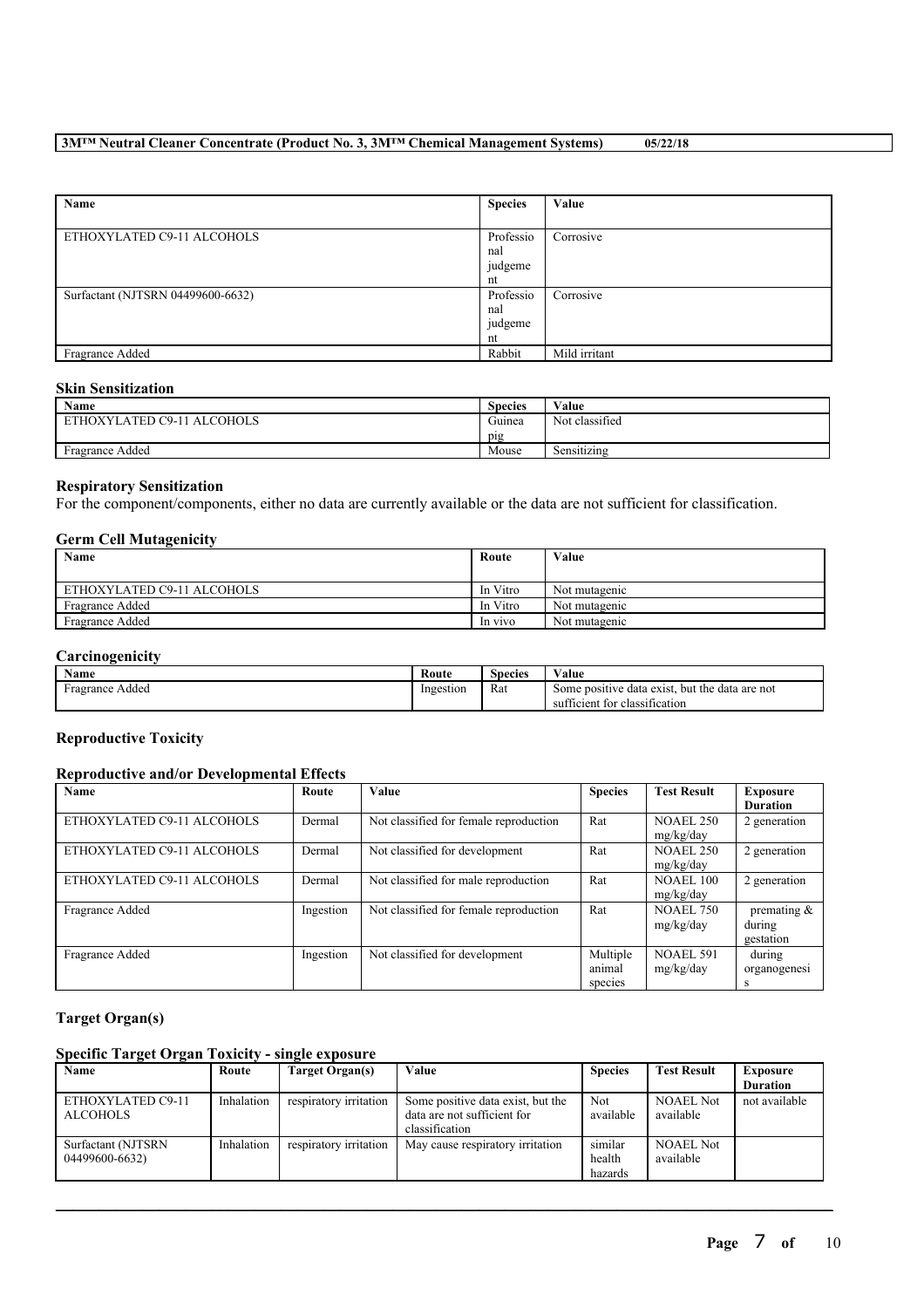### **3M™ Neutral Cleaner Concentrate (Product No. 3, 3M™ Chemical Management Systems) 05/22/18**

| <b>Sec</b><br>$\gamma$ ran $\epsilon$ .<br>Addea<br>ragi | Ingestion | system<br>vous-<br>ner | . .<br>classified<br>Nol. | $N$ i<br>Not<br>.<br>.<br>available |  |
|----------------------------------------------------------|-----------|------------------------|---------------------------|-------------------------------------|--|
|                                                          |           |                        |                           |                                     |  |

# **Specific Target Organ Toxicity - repeated exposure**

| <b>Name</b>                          | Route     | <b>Target Organ(s)</b>                                                                                                                                             | <b>Value</b>   | <b>Species</b> | <b>Test Result</b>                 | <b>Exposure</b><br><b>Duration</b> |
|--------------------------------------|-----------|--------------------------------------------------------------------------------------------------------------------------------------------------------------------|----------------|----------------|------------------------------------|------------------------------------|
| ETHOXYLATED C9-11<br><b>ALCOHOLS</b> | Dermal    | kidney and/or<br>bladder  <br>hematopoietic<br>system                                                                                                              | Not classified | Rat            | <b>NOAEL 125</b><br>mg/kg/day      | 13 weeks                           |
| Fragrance Added                      | Ingestion | kidney and/or<br>bladder                                                                                                                                           | Not classified | Rat            | LOAEL 75<br>mg/kg/day              | 103 weeks                          |
| Fragrance Added                      | Ingestion | liver                                                                                                                                                              | Not classified | Mouse          | <b>NOAEL</b><br>1,000<br>mg/kg/day | 103 weeks                          |
| Fragrance Added                      | Ingestion | heart   endocrine<br>system   bone, teeth,<br>nails, and/or hair<br>hematopoietic<br>system   immune<br>system   muscles  <br>nervous system<br>respiratory system | Not classified | Rat            | <b>NOAEL 600</b><br>mg/kg/day      | 103 weeks                          |

# **Aspiration Hazard**

| $\sim$<br>Name               | $-1$<br>⁄ alue       |
|------------------------------|----------------------|
| rance<br>Added<br>ATY<br>. . | hazard<br>Aspiration |

Please contact the address or phone number listed on the first page of the SDS for additional toxicological information **on this material and/or its components.**

# **SECTION 12: Ecological information**

# **Ecotoxicological information**

Please contact the address or phone number listed on the first page of the SDS for additional ecotoxicological information on this material and/or its components.

# **Chemical fate information**

Please contact the address or phone number listed on the first page of the SDS for additional chemical fate information on this material and/or its components.

# **SECTION 13: Disposal considerations**

# **13.1. Disposal methods**

Dispose of contents/ container in accordance with the local/regional/national/international regulations.

Dispose of waste product in a permitted industrial waste facility. Empty drums/barrels/containers used for transporting and handling hazardous chemicals (chemical substances/mixtures/preparations classified as Hazardous as per applicable regulations) shall be considered, stored, treated & disposed of as hazardous wastes unless otherwise defined by applicable waste regulations. Consult with the respective regulating authorities to determine the available treatment and disposal facilities.

 $\mathcal{L}_\mathcal{L} = \mathcal{L}_\mathcal{L} = \mathcal{L}_\mathcal{L} = \mathcal{L}_\mathcal{L} = \mathcal{L}_\mathcal{L} = \mathcal{L}_\mathcal{L} = \mathcal{L}_\mathcal{L} = \mathcal{L}_\mathcal{L} = \mathcal{L}_\mathcal{L} = \mathcal{L}_\mathcal{L} = \mathcal{L}_\mathcal{L} = \mathcal{L}_\mathcal{L} = \mathcal{L}_\mathcal{L} = \mathcal{L}_\mathcal{L} = \mathcal{L}_\mathcal{L} = \mathcal{L}_\mathcal{L} = \mathcal{L}_\mathcal{L}$ 

# **EPA Hazardous Waste Number (RCRA):** Not regulated

# **SECTION 14: Transport Information**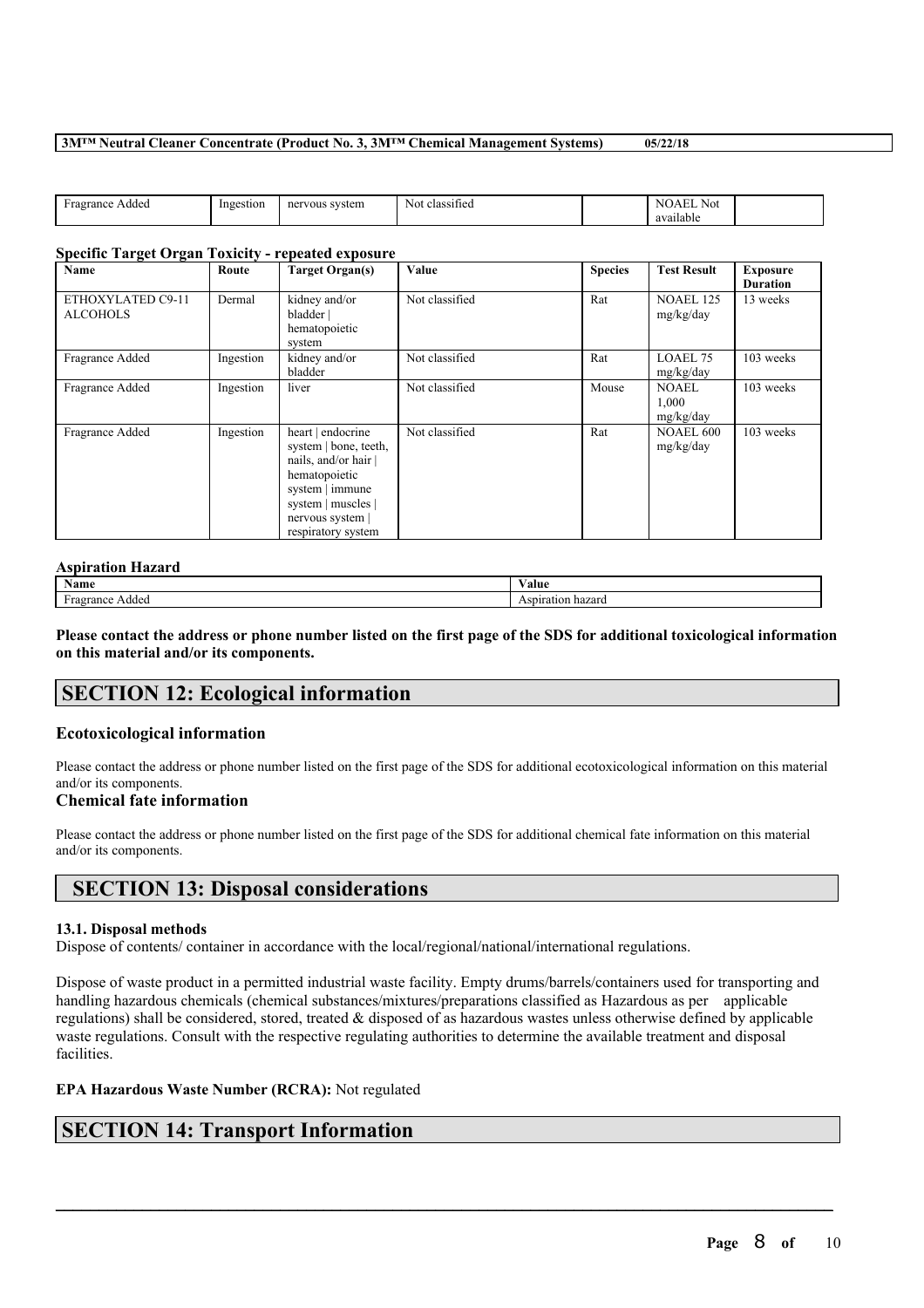For Transport Information, please visit http://3M.com/Transportinfo or call 1-800-364-3577 or 651-737-6501.

# **SECTION 15: Regulatory information**

# **15.1. US Federal Regulations**

# **EPCRA 311/312 Hazard Classifications:**

| <b>Physical Hazards</b> |  |
|-------------------------|--|
| Not applicable          |  |
|                         |  |

# **Health Hazards**

Serious eye damage or eye irritation

# **15.2. State Regulations**

#### **15.3. Chemical Inventories**

The components of this material are in compliance with the provisions of Australia National Industrial Chemical Notification and Assessment Scheme (NICNAS). Certain restrictions may apply. Contact the selling division for additional information.

The components of this product are in compliance with the new substance notification requirements of CEPA.

The components of this material are in compliance with the China "Measures on Environmental Management of New Chemical Substance". Certain restrictions may apply. Contact the selling division for additional information.

The components of this material are in compliance with the provisions of Philippines RA 6969 requirements. Certain restrictions may apply. Contact the selling division for additional information.

The components of this product are in compliance with the chemical notification requirements of TSCA. All required components of this product are listed on the active portion of the TSCA Inventory.

This product complies with the New Zealand Hazardous Substances and New Organisms Act (1996).

# **15.4. International Regulations**

**This SDS has been prepared to meet the U.S. OSHA Hazard Communication Standard, 29 CFR 1910.1200.**

# **SECTION 16: Other information**

# **NFPA Hazard Classification Health:** 2 **Flammability:** 0 **Instability:** 0 **Special Hazards:** None

National Fire Protection Association (NFPA) hazard ratings are designed for use by emergency response personnel to address the hazards that are presented by short-term, acute exposure to a material under conditions of fire, spill, or similar emergencies. Hazard ratings are primarily based on the inherent physical and toxic properties of the material but also include the toxic properties of combustion or decomposition products that are known to be generated in significant quantities.

**HMIS Hazard Classification Health:** 2 **Flammability:** 0 **Physical Hazard:** 0 **Personal Protection:** X - See PPE section.

 $\mathcal{L}_\mathcal{L} = \mathcal{L}_\mathcal{L} = \mathcal{L}_\mathcal{L} = \mathcal{L}_\mathcal{L} = \mathcal{L}_\mathcal{L} = \mathcal{L}_\mathcal{L} = \mathcal{L}_\mathcal{L} = \mathcal{L}_\mathcal{L} = \mathcal{L}_\mathcal{L} = \mathcal{L}_\mathcal{L} = \mathcal{L}_\mathcal{L} = \mathcal{L}_\mathcal{L} = \mathcal{L}_\mathcal{L} = \mathcal{L}_\mathcal{L} = \mathcal{L}_\mathcal{L} = \mathcal{L}_\mathcal{L} = \mathcal{L}_\mathcal{L}$ Hazardous Material Identification System (HMIS® IV) hazard ratings are designed to inform employees of chemical hazards